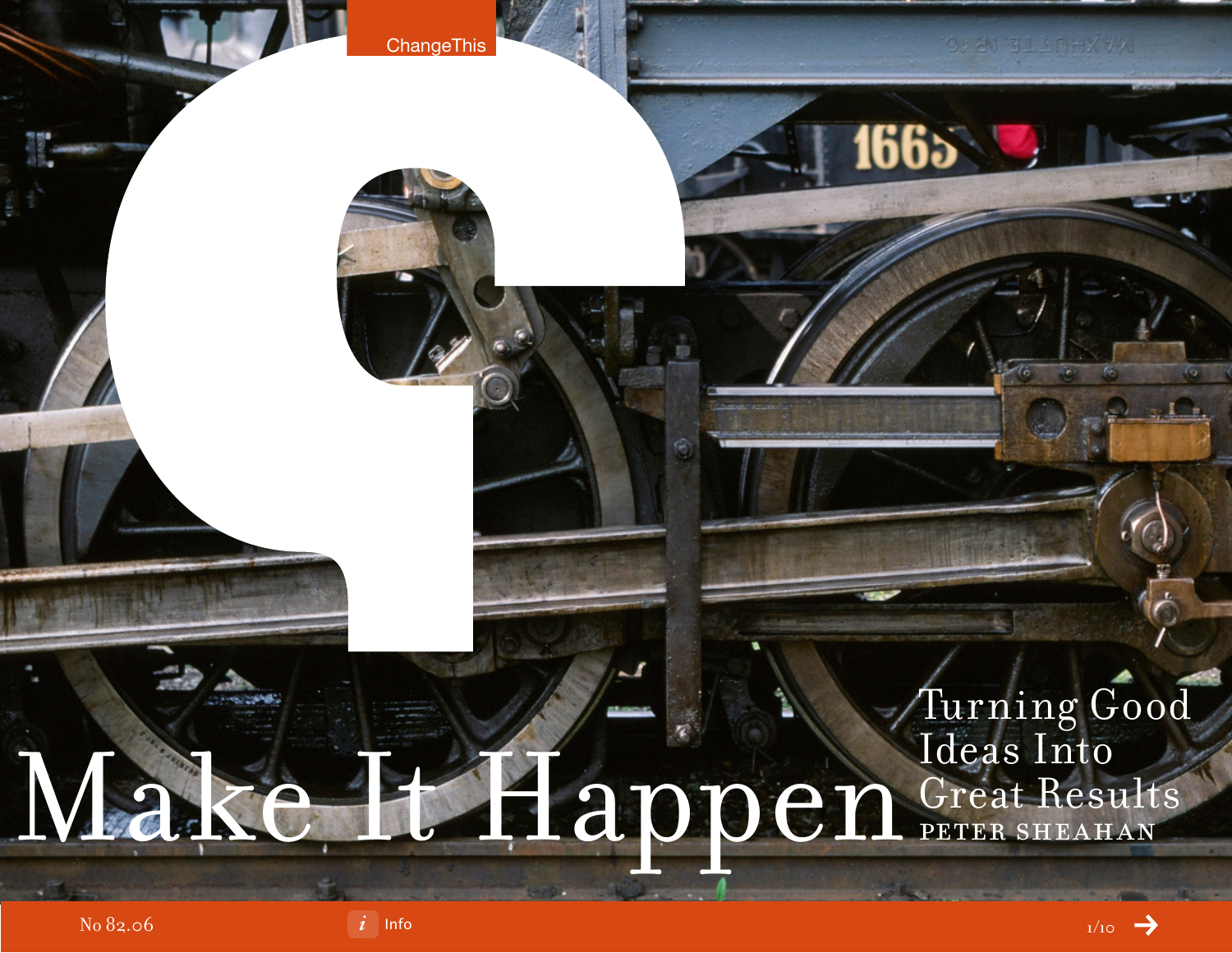# So you have a great idea. Now what?

The world is not short of ideas. It's not. It is short of people who can execute them. It is short of people who know how to take their aspirations and make a real impact on the world with them.

What differentiates the great ideas that end up on the cutting room floor from those that wind up changing the world? There are five steps, or rather five competencies you can build that separate the haves from the have-nots, the doers from the talkers:

- ➔ **Packaging:** Taking your idea and transforming it into something you can sell, something you can offer to the marketplace.
- → **Positioning:** Aligning your offer to a market need, even if you have to move the market.
- → **Influence:** Convincing the buyer that he or she needs it from you, then persuading them to part with precious time, money and energy.
- → **Acceleration:** Getting the most out of the opportunity you have created and increasing the demand for what you have to offer.
- ➔ **Reinvention:** Taking your brand and expertise and opening up entirely new opportunities.

They are not a mantra for meditation, they are not positive affirmations that you chant to yourself in the mirror, they are actions.

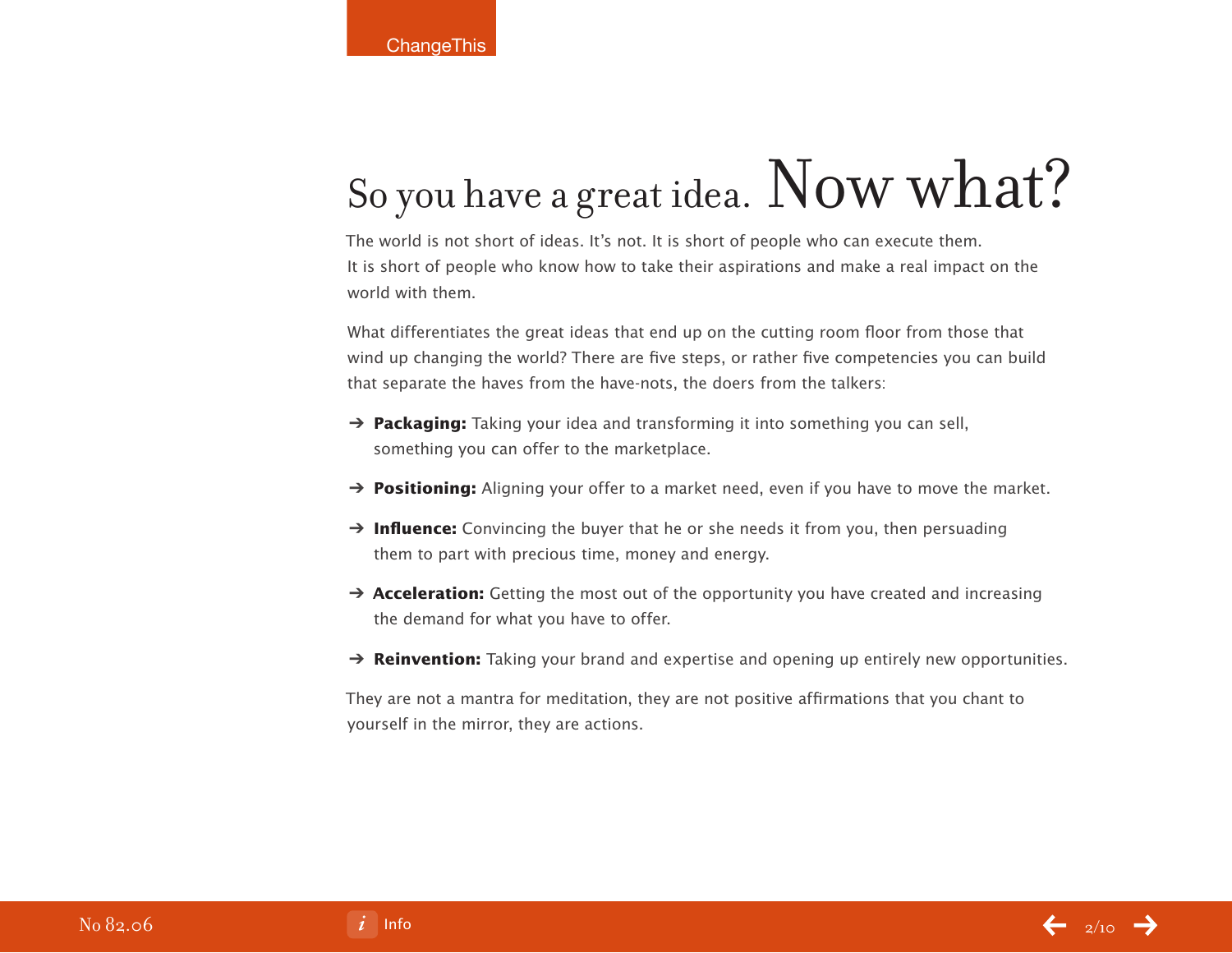

You do them in the sequence laid out in the master diagram.



Though there is much to say about each step, let's focus for the moment on the one that will take you to the right side of the mental barrier: **Influence.** This is what it takes to close the deal: the ability to mobilize people is the key. Put simply, Influence is about what it takes to convince the buyer that he or she needs to get whatever "it" is from you.

Your primary goal as the seller is to make it as easy as possible for the most buyers to justify their purchase to themselves and to their bosses. To do that well is to speak "the code"—the language and descriptors of your product or service that makes it easy for the buyer to justify buying your stuff. Understanding your clients' code and packaging your proposition in a manner that appeals to their code is vital: do this right, and you can remove many of the hurdles of the selling process.

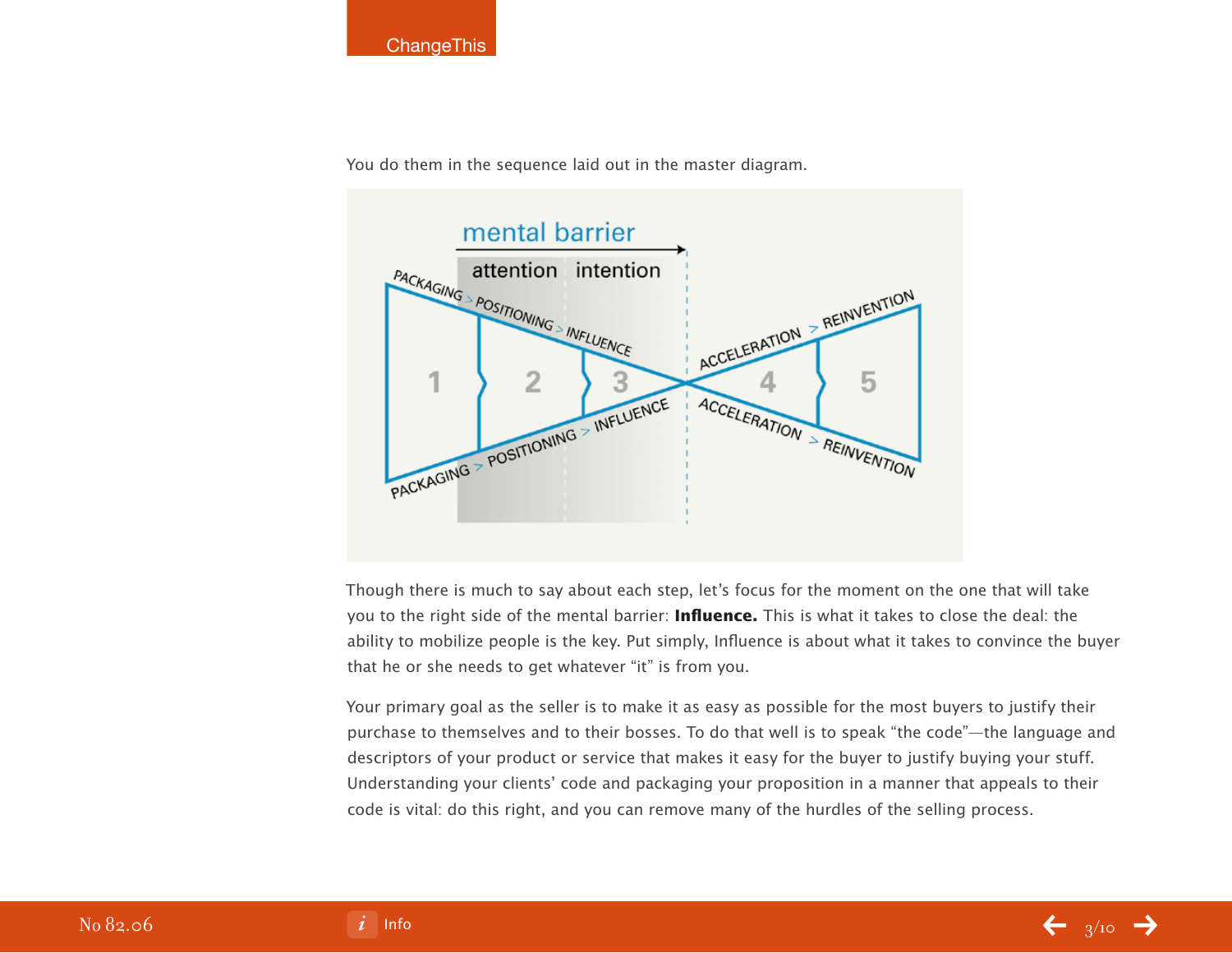## "Coaching" versus "Counseling"

I used to have a great client who was one of the most senior executives at what is one of the biggest professional-service firms in the world. He had traveled the world, made plenty of money and in my opinion was about as nice and as centered a man as I'd ever met. In some ways, I aspired to be like him.

And then, out of nowhere, he was gone. Six months passed without hearing a word from him, until one day he called me out of the blue. It turns out that he had experienced something like a breakdown; he was so unhappy and unfulfilled in his work that it had almost destroyed him. He then informed me that in response to what he had been through he was starting a new business working with executives who had dealt with these same issues. He had done some preliminary research that indicated that more than half of all senior managers exhibit some signs of depression. He was emphatic that his anecdotal experience—and he had plenty—supported this notion.

I asked, "Surely something would have to be done about this, if it is as widespread as you say?" He responded, "Something is being done about it. It is called executive coaching." Note that it's not called counseling. Coaching is a much more positive term and has been one of the fastest-growing professional services for executives over the last few decades. Thousands of new businesses have sprung up, and surveys abound suggesting that more than three-quarters of all executives have had some form of mentoring and coaching.

Why "coaching" and not "counseling?" The answer is that it is quite simply not appropriate, or should I say not acceptable, to admit your flaws in the cutthroat world of business and government. Saying "I am depressed" could be a career-limiting move. And that is why we never book "counseling" for our people; we always book "coaching." It is also why book titles are generally positive. It is called the train test. If someone was to see you reading your book on a train, would you be tempted to cover it with a brown paper bag?

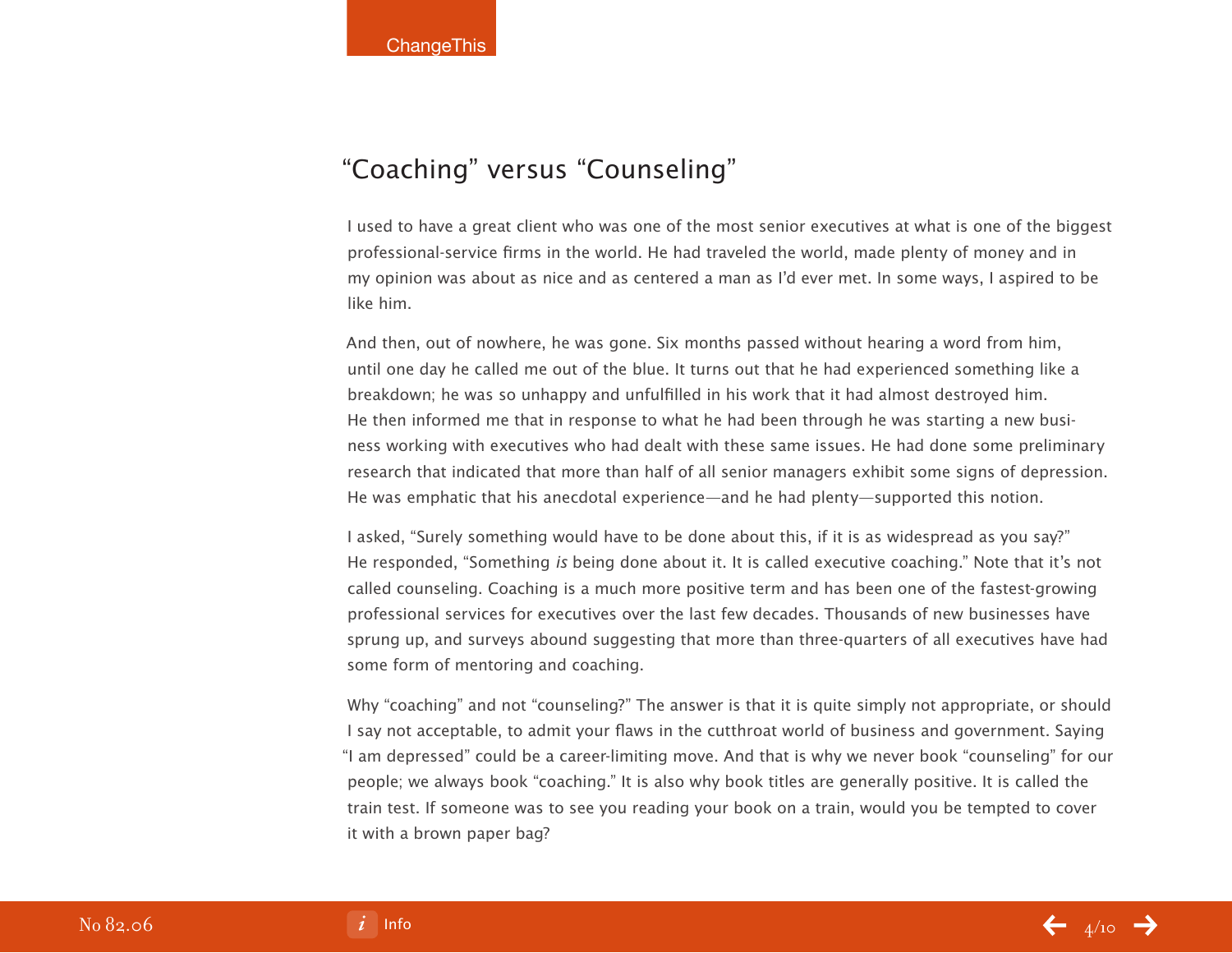So, if you are selling counseling to businesses, as my friend wanted to, you certainly would not call it that. You would call it executive coaching. Consider these other examples: Instead of teaching new graduates to *manage-up*, we teach them *reputation management*. Instead of telling people they are dreadful and that we want them to leave, we put them through *performance* management. Behind closed doors, we say we are performance managing them out of the business. We don't talk about *weaknesses*, we talk about *areas for improvement*. These are all instances of coded language.

Every market has its own very specific code, and if we are to be successful, it is imperative that we understand it and speak it fluently. That says to the potential buyer that you have taken the time to understand their business or organization, and it says that you're on their wavelength. That seems like a small sacrifice to make. If you are going to ask people to exchange something they value with you, the very least you can do is make an effort to understand their world.

Every market has its own very specific code, and if we are to be successful, it is imperative that we understand it and speak it fluently.

> Let me share two more examples with you, one from the business world and one from the world of charitable donations to drive the point home.

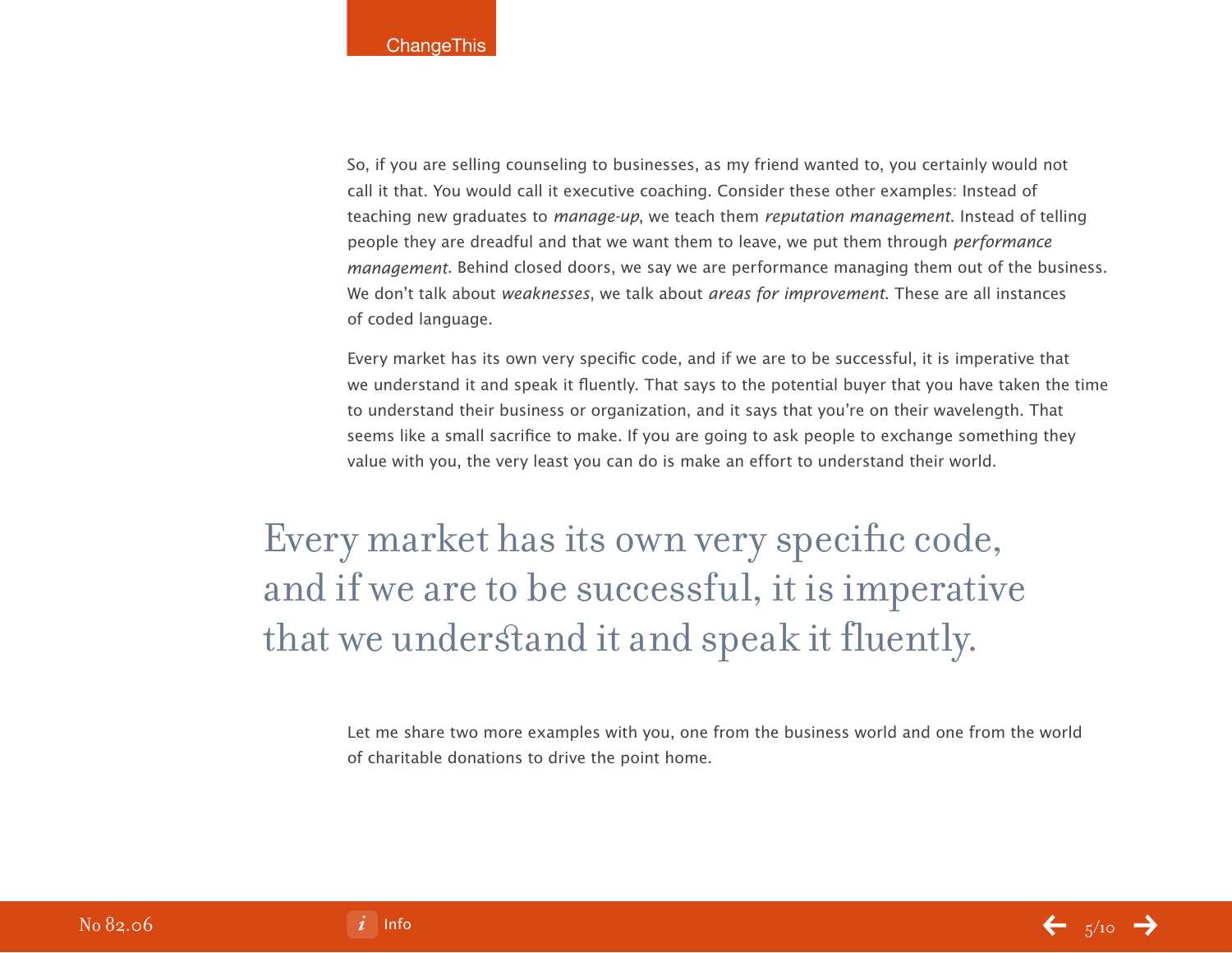### "Diet" versus "Zero"

What is the difference between Coke Zero and Diet Coke? Or between Pepsi Max and Diet Pepsi? As it turns out, not a lot. It is simply in the sweetener that is used to replace the sugar in the regular versions of the mother brands.

So why the two different products that are so similar? Different buyers, that's why! Men don't drink diet products; women do. Pepsi Max, and all its advertising around extreme sports, is an attempt to attract more health-conscious men who would not want to be seen drinking diet anything. You see, with the health trend that has helped catapult companies such as Subway and 24-Hour Fitness to massive success and spawned more dietary-supplements companies than people in China, men were becoming as health conscious as women. However, drinking diet products was not seen as socially acceptable for men. Put differently, the "diet" proposition threatened men's personal identity and their drive to bond.

The success of Coke Zero is evidence of how powerful knowing the code and the drives of the buyer can be. Coke Zero was Coca-Cola's biggest product launch in 22 years. Due to the attempt to attract young males, the edginess of the various campaigns attracted a certain amount of criticism, but this boldness only further cemented the relevance of the Coke Zero brand in the minds of the male market it was seeking. And the evidence is in the result. There were 350 sparkling-soda-product launches between 2001 and 2008, and only six have managed to get a market share of above one per cent. Coke Zero is one of them—all because of code. Sure money helps, but New Coke had plenty of money behind it and look how that turned out.

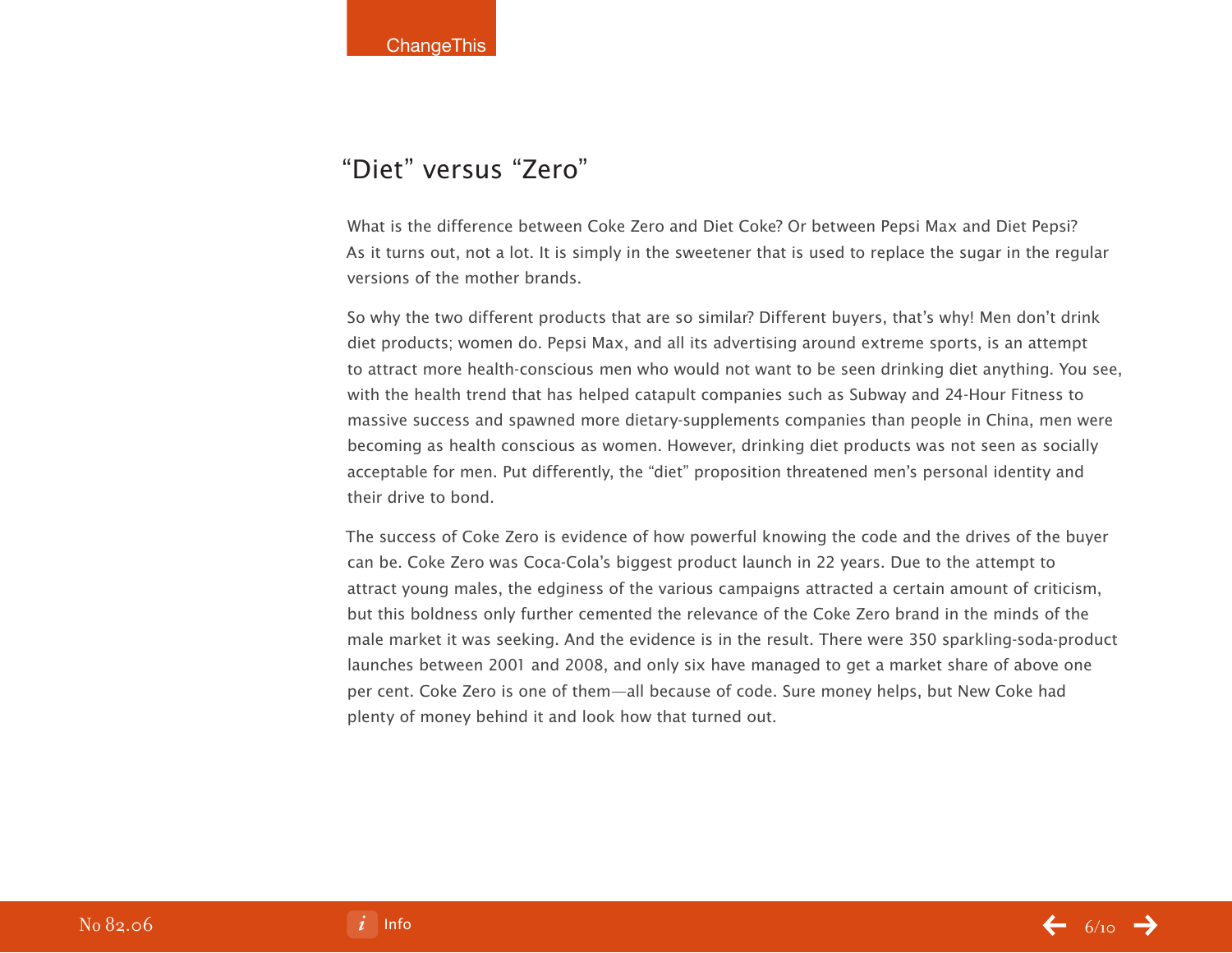### The Psychology of Charity—Making a Difference

One of the major trends I have seen in my life is that of getting behind much more narrow causes and charities as opposed to simply giving to your church or supporting the Salvation Army or the Red Cross. The competition for donor money is fierce, and charities employ some very powerful tools of influence to get people to buy. One of these is most certainly code. The offering of a charity is heavily coded in order to find the intersection between its offering and what the donor is really looking for. Remember here that what the donor is looking for and what the donor says he or she is looking for might be very different things.

The psychology of charity has been discussed at great length in other places. At the risk of oversimplifying, there are three reasonable explanations for why people donate to charity:

- They are just good people who are committed to making a difference.
- They want to make themselves feel that they are making a difference in order to assuage their guilt so they can sleep at night.
- They want to show the rest of the world how good and generous they are.

Those last two points may seem a little cynical at first, and you are free to believe that everyone donates because it is the right thing to do. However, you may be interested to know that the act of giving stimulates the same part of the brain that responds to food and sex. In an experiment at the National Institutes of Health, the participants were given a sum of money and the choice to either donate it to a charity or keep it for themselves. When the participant chose an act of generosity and gave the money to a charity, it stimulated the primitive part of the brain that is hard-wired to pleasure.

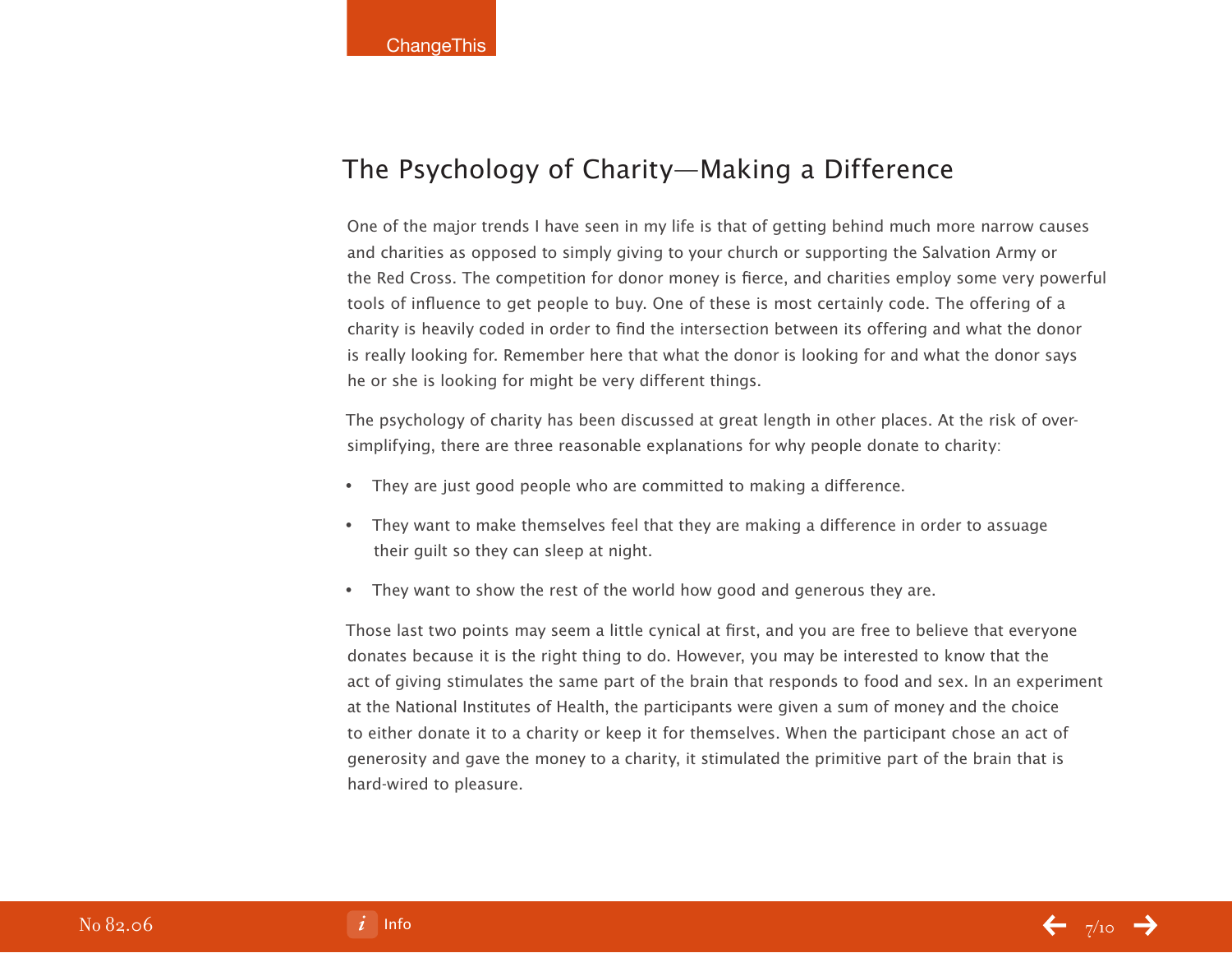In other words, acts of kindness may be no more than the basic human disposition to do things that are pleasurable. Better than sex, drugs and rock 'n' roll, wouldn't you say? Well, maybe not all the time.

Consider World Vision and the heart-wrenching ads it runs about starving children in the Third World. It doesn't run ads that say you should feel ashamed at the abundance you have and give more money. It runs ads that talk about the plight of children, uses high-impact imagery and make simple comparisons such as "for \$1 a day you could save a child from starvation." This does make you feel a little guilty about your abundance, but without ever saying it explicitly. And it makes you feel some compassion as your mirror neurons are firing in empathy for the plight of these children. Then, whether it is your guilt or your humanity or even your desire for a greater sense of personal well-being, you will call the number and sponsor a child.

It's a little bit of an odd twist, isn't it? World Vision needs to make you realize that giving the money will make you feel good and at the same time suppress the drive to defend what makes you want to keep the money in fear that you will lose your status and wealth if you don't protect your finances.

If you are going to ask people to exchange something they value with you, the very least you can do is make an effort to understand their world.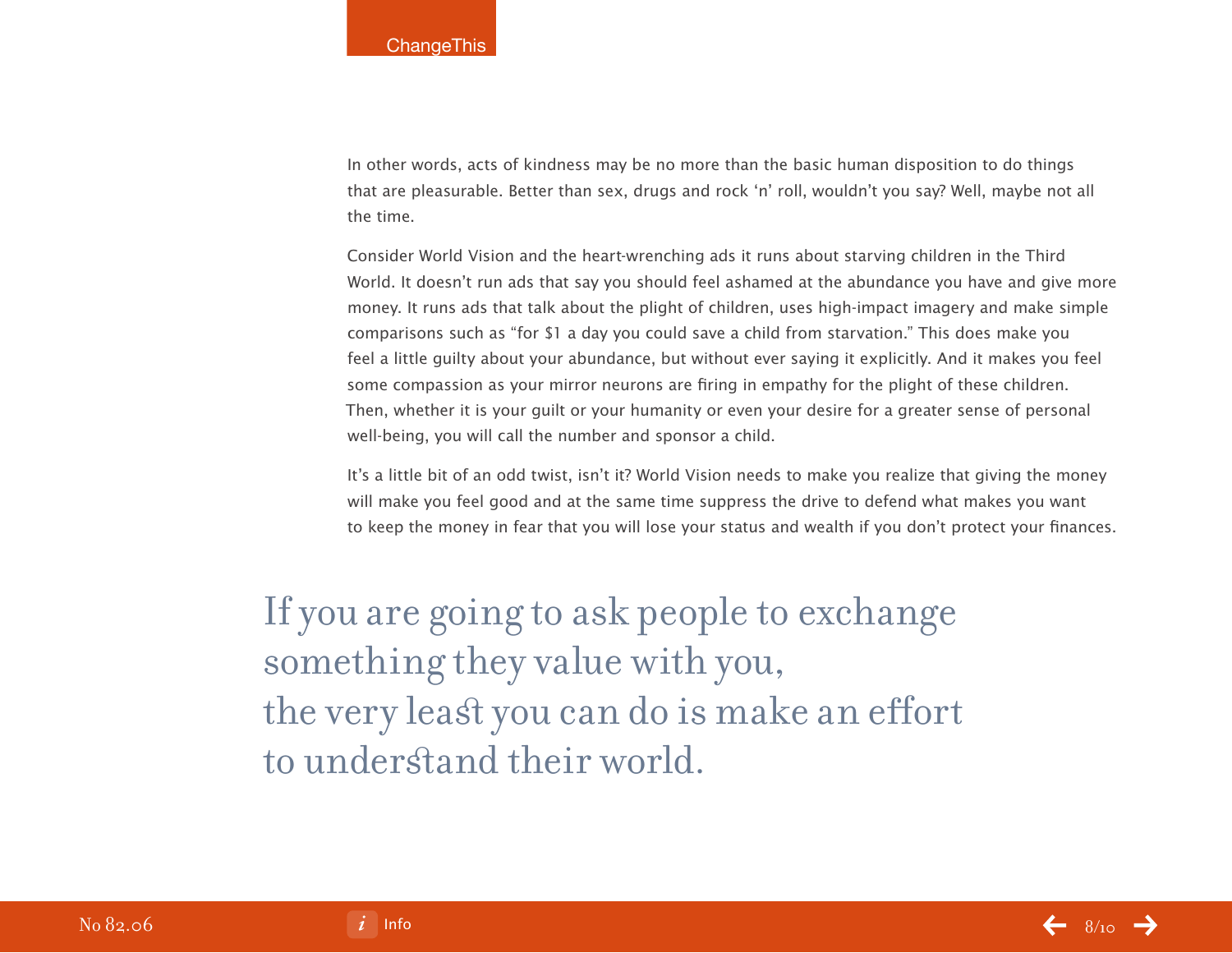The code in charity—the publicly tolerable and acceptable offering—is that you are making a difference. So charities position themselves publicly as making a difference. They position the problem they are solving for the child instead of the problem they are solving for the buyer, knowing full well that this will make you very aware of the need you have to feel better, to do the right thing and to help humanity.

Where I believe they get really smart is in showing you specifically what your donation will buy. I have even seen advertisements that show you three levels of donation. Ten dollars will buy schoolbooks for a year; twenty dollars will feed them for a week; and a hundred dollars will give them clean water for a year. How could you not give the hundred dollars, right?

So, do your homework. Read as many industry publications as you can and brush up on your code.

#### **If you do, you'll be a long way toward making it happen.**